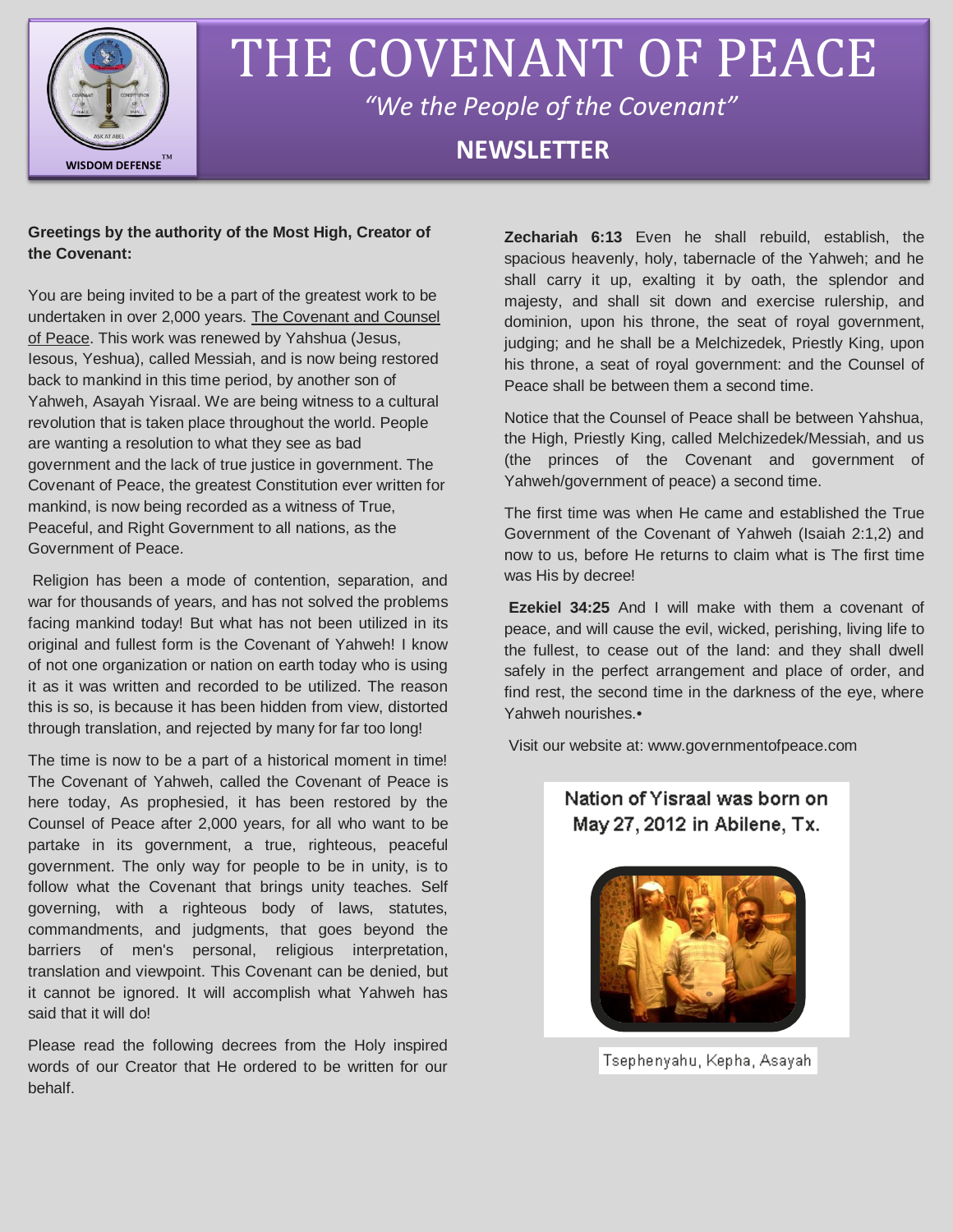We the People of the Covenant of the one body of the Messiah in the United States of America answers, in Order to form a more perfect government, we will obey our Father's voice by keeping His Covenant, in Order to be a special treasure, a Kingdom of Priest, and a Holy Nation unto Him above all people, for all the earth is His, do ordain, accept and restore this Covenant of Peace, that contains Yahweh's Law, Statutes, Ordinance, Commandments and Judgments, through the Counsel of Peace for the Messiah Government of Peace, as recorded in Isaiah 9:6-7 and Revelation 20:6.

It was this Day, May 27, 2012, Nation of Yisraal(Israel) was born, a people unto Yahweh, a Holy Nation as recorded in Exodus 19:5-6, Deuteronomy 29:12-14 and Isaiah 66:8-9

**Isa 66:8** Who hath heard such a thing? who hath seen such things? Shall the earth be made to bring forth in one day? [or] shall a nation be born at once? for as soon as Zion travailed, she brought forth her children.

**Isa 66:9** Shall I bring to the birth, and not cause to bring forth? says Yahweh: shall I cause to bring forth, and shut [the womb]? Says your Father.

## **Roman Catholic Confessions about Sunday**

James Cardinal Gibbons, *The Faith of our Fathers*, 88th ed., pp. 89.

"But you may read the Bible from Genesis to Revelation, and you will not find a single line authorizing the sanctification of Sunday. The Scriptures enforce the religious observance of Saturday, a day which we never sanctify."

Stephen Keenan, *A Doctrinal Catechism* 3rd ed., p. 174.

"Question: Have you any other way of proving that the Church has power to institute festivals of precept?

"Answer: Had she not such power, she could not have done that in which all modern religionists agree with her-she could not have substituted the observance of Sunday, the first day of the week, for the observance of Saturday, the seventh day, a change for which there is no Scriptural authority."

John Laux, *A Course in Religion for Catholic High Schools and Academies* (1 936), vol. 1, P. 51.

"Some theologians have held that God likewise directly determined the Sunday as the day of worship in the New Law, that He Himself has explicitly substituted the Sunday for the Sabbath. But this theory is now entirely abandoned. It is now commonly held that God simply gave His Church the power to set aside whatever day or days she would deem suitable as Holy Days. The Church chose Sunday, the first day of the week, and in the course of time added other days as holy days."

Daniel Ferres, ed., *Manual of Christian Doctrine* (1916), p.67.

"Question: How prove you that the Church hath power to command feasts and holy days?

"Answer. By the very act of changing the Sabbath into Sunday, which Protestants allow of, and therefore they fondly contradict themselves, by keeping Sunday strictly, and breaking most other feasts commanded by the same Church.'

James Cardinal Gibbons, Archbishop of Baltimore (1877- 1921), in a signed letter.

"Is Saturday the seventh day according to the Bible and the Ten Commandments? I answer yes. Is Sunday the first day of the week and did the Church change the seventh day - Saturday - for Sunday, the first day? I answer *yes* . Did Christ change the day'? I answer *no!*

"Faithfully yours, J. Card. Gibbons"

*The Catholic Mirror,* official publication of James Cardinal Gibbons, Sept. 23, 1893.

"The Catholic Church, . . . by virtue of her divine mission, changed the day from Saturday to Sunday."

*Catholic Virginian* Oct. 3, 1947, p. 9, art. "To Tell You the Truth."

"For example, nowhere in the Bible do we find that Christ or the Apostles ordered that the Sabbath be changed from Saturday to Sunday. We have the commandment of God given to Moses to keep holy the Sabbath day,